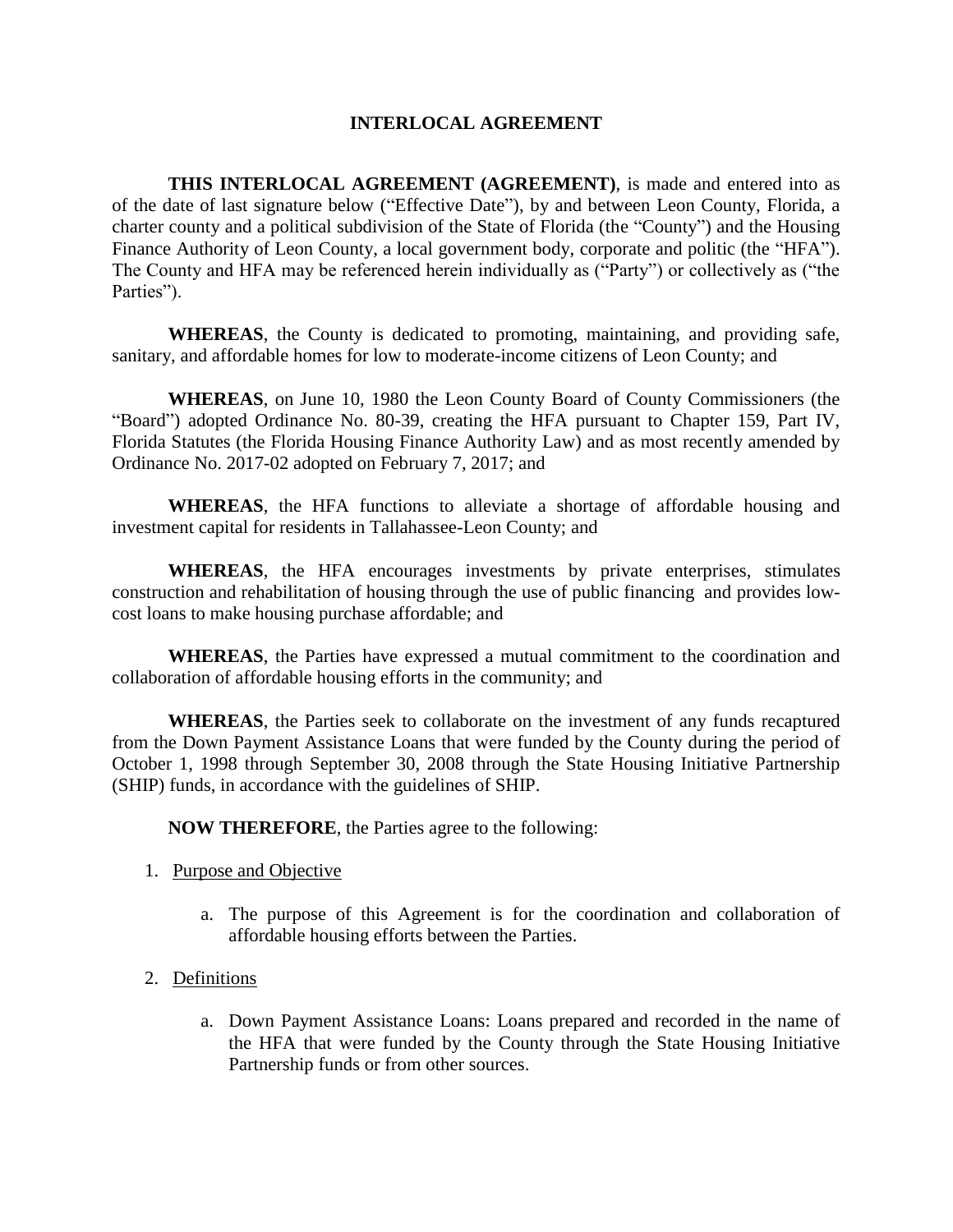- b. HFA-Accepted Parcels: County-owned parcels that have been deemed suitable for affordable housing in accordance with the County's Real Estate Policy and presented to and accepted by the HFA for cooperation in the sale or lease.
- c. Housing Programs: County-adopted or HFA-adopted programs that provide financial support to low-income residents for affordable housing.
- 3. Housing Programs

The Parties responsibilities for the coordination and collaboration of Housing Programs will be as follows:

- a. County-adopted Programs
	- i. Upon the HFA's approval of this Agreement, the HFA, in mutual agreement with the County, will become a strategic and financial partner of programs and projects adopted by the County that seek to address the affordable housing needs of residents in Leon County.
	- ii. HFA funds approved by the HFA will, supplement funding from other sources for projects that meet the criteria of County-adopted housing programs. Other sources include, but are not limited to, the SHIP, Community Development Block Grant, and County General Revenue funds. The HFA authorizes the County to use designated HFA funds to support the SHIP program and/or projects in accordance with the Leon County State Housing Initiative Partnership-Local Housing Assistance Plan ("SHIP-LHAP") dated February 13, 2018, as amended.
	- iii. HFA will determine the level of its funding and the limits to its funding of County-adopted housing programs on an annual basis no later than June 15 prior to the start of each fiscal year.
	- iv. The County will ensure that all recipients of funds meet all eligibility requirements to receive funding under the State Housing Initiatives Partnership program as authorized pursuant to Chapter 420, Part VII, Florida Statutes.
	- v. In the event an award is made through a County-adopted program funded with HFA funds that is not in compliance with the County SHIP-LHAP, the County agrees to fund, from other sources, an amount corresponding to the award to be used for the County-adopted program.
	- vi. The County will provide the HFA with a monthly report on HFA funds used for projects in the form attached hereto as Exhibit A.
- b. HFA-adopted Programs
	- i. The County, in mutual agreement with the HFA, will administer programs adopted by the HFA that seek to address the affordable housing needs of residents in Leon County at no administrative cost to the HFA in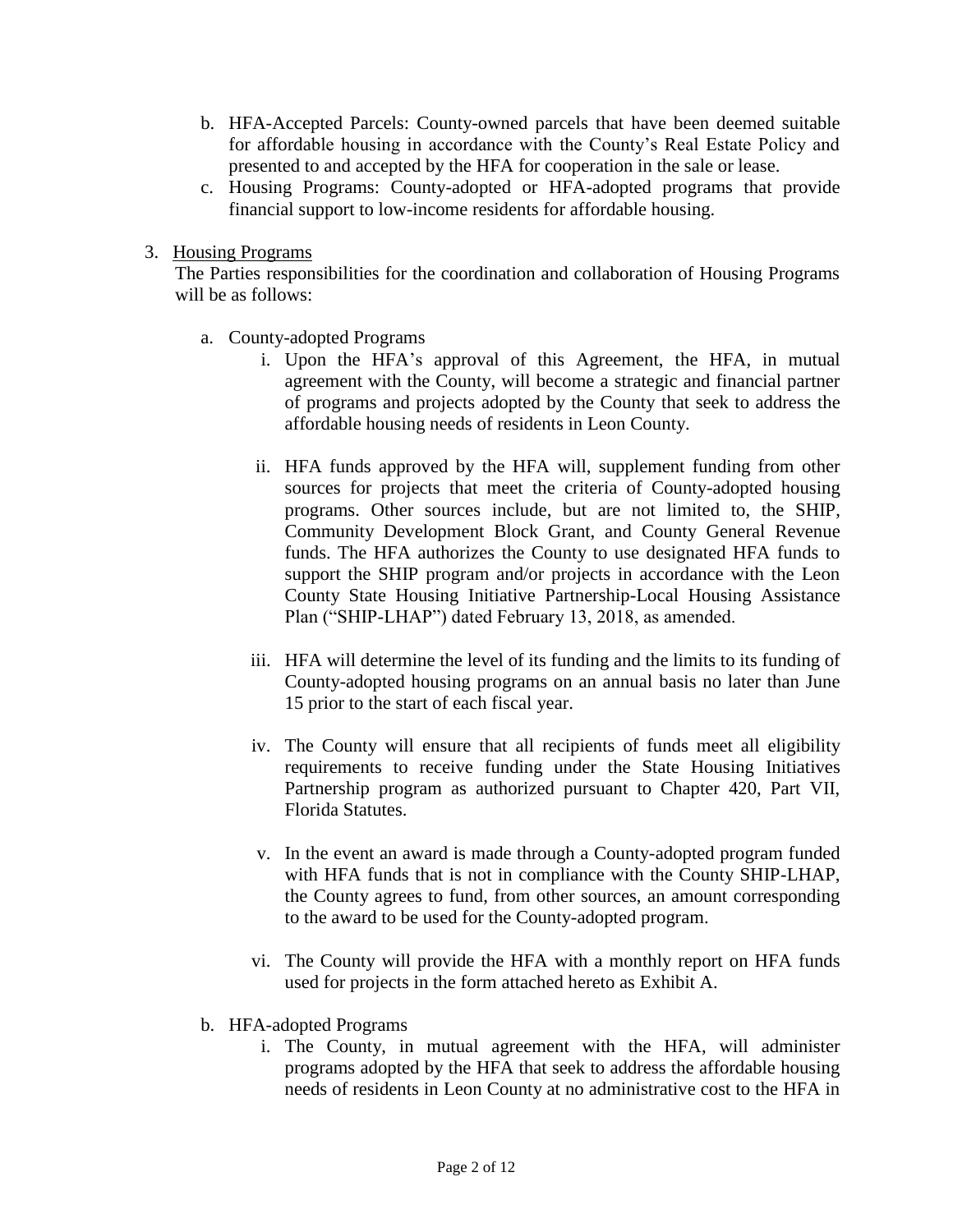accordance with the HFA Local Housing Assistance Plan dated July 8, 2014 ("HFA LHAP"), as amended.

- ii. The HFA will provide the appropriate level of funding needed for any HFA-adopted program that will be administered by the County.
- iii. The HFA, in mutual agreement with the County, will determine annually the HFA programs to be administered by the County no later than June 15 prior to the start of each fiscal year.
- iv. Programs will be administered by accomplishing the following:
	- 1. Determine client eligibility;
	- 2. Assess home rehabilitation needs;
	- 3. Solicit bids for housing rehabilitation services;
	- 4. Complete any required agreements with clients or contractors;
	- 5. Monitor the work of contractors; and
	- 6. Process invoices.
- v. In the event an award is made through an HFA-adopted program that is not in compliance with the HFA Local Housing Assistance Plan, the County agrees to fund, from other sources, an amount corresponding to the award to be used for the HFA-adopted program.
- vi. The HFA will continue to evaluate multi-family housing projects for potential investments through the issuance of bonds and other financial resources in order to increase the inventory of affordable housing in Leon County.

#### 4. Records Maintenance

- a. The County will maintain the records of the County-adopted programs funded by the HFA and separately maintain the records of HFA-adopted programs that it administers on behalf of the HFA. The records will include:
	- 1. The number of applicants seeking funding,
	- 2. The name of clients served,
	- 3. Name of all vendors utilized for each project,
	- 4. The total amount of funds utilized for each project including HFA and funds from other sources,
	- 5. The types of housing projects,
	- 6. The date each project started and the date the project was completed, and
	- 7. The types of services requested.
- b. The HFA will maintain the records of bonds issued by the HFA for each multifamily housing development. The records will include:
	- 1. The name of the multifamily housing development,
	- 2. The address of the multifamily housing development,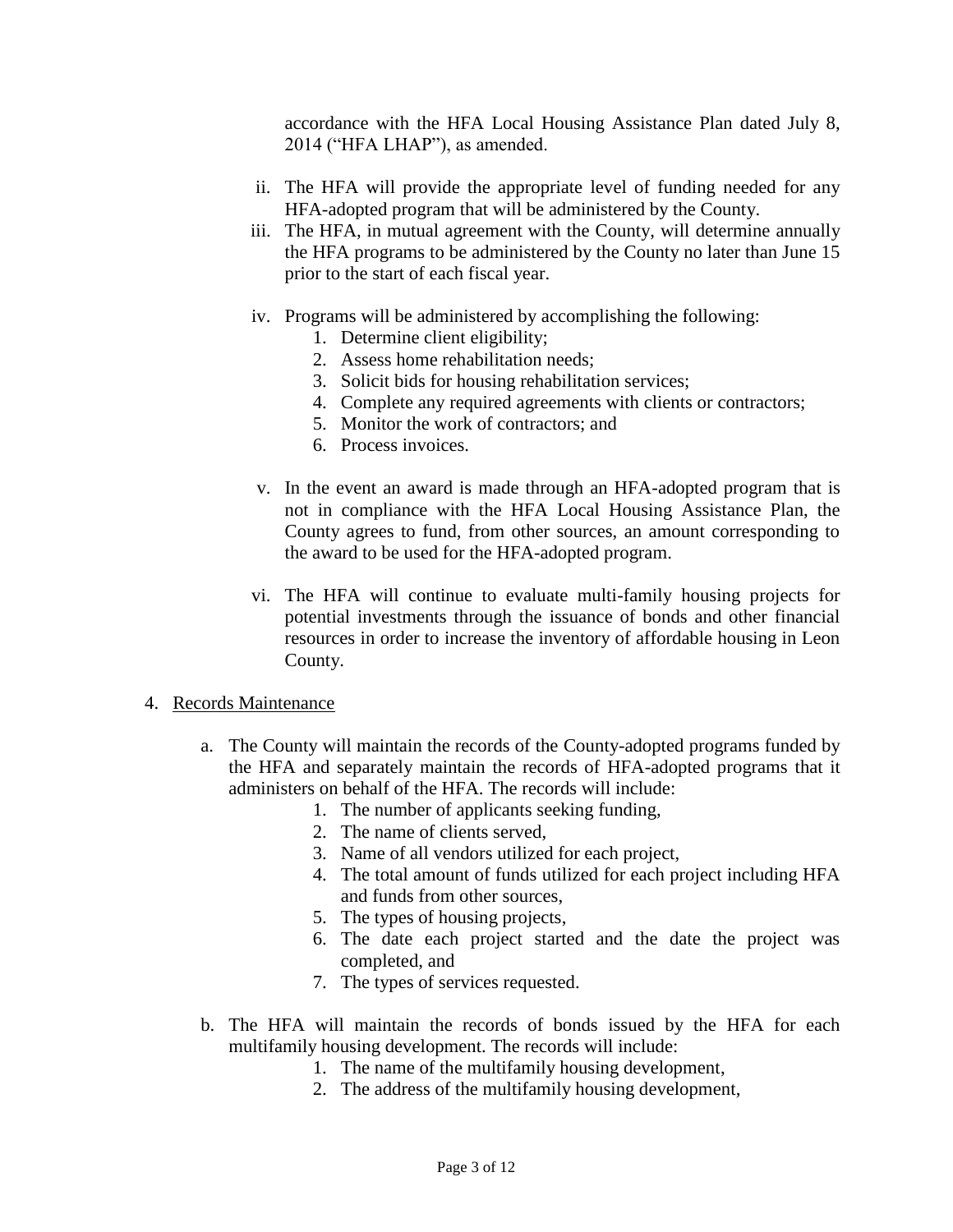- 3. The total number of units in the multifamily housing development,
- 4. The number of units categorized by the number of bedrooms,
- 5. The income level breakdown for the units,
- 6. The overall occupancy rate of the multifamily housing development; the market-unit occupancy rate; the tax-credit occupancy rate; and the public housing-unit rate when applicable, and
- 7. The amount of funds that have been leveraged.
- 5. Budget
	- a. Budget adoption. The HFA will adopt an estimated budget for both Countyadopted and HFA-adopted programs administered by the County by June 15 prior to the start of each fiscal year.
	- b. Advancement of funds. The HFA will, based on its adopted budget and upon specific designation by the HFA for a given program, advance funds to the County semi-annually for HFA programs administered by the County and/ or County-adopted programs funded by the HFA. The County will retain unencumbered funds at the end of a fiscal year; however, the unencumbered amount will be subtracted from the semi-annual funding for the subsequent fiscal year. For fiscal year 2018, the HFA has specifically designated as of the Effective Date of this Agreement, a total amount of \$13,648.57, including the \$2,250 already committed by the County, for the Emergency Housing Repair Program.
	- c. Previously Administered Programs*.* If the HFA decides not to have the County administer any previously administered programs, any funds previously paid by the HFA to the County, but not spent for their designated purpose, will be returned to the HFA.
- 6. Investment of Previous Down Payment Assistance Loans
	- a. Coordination on the Investment of DPA Loans. The Parties agree to coordinate and collaborate on the investment of any funds that may be recaptured from the Down Payment Assistance Loans issued during the period of October 1, 1998 through September 30, 2008 attached as in Exhibit B (the "Exhibit B DPA Loans") for housing rehabilitation and other strategies provided in the County's SHIP-LHAP and in accordance with SHIP criteria. The County will provide the HFA, at minimum, quarterly updates regarding funds recaptured from Exhibit B DPA Loans and will submit a plan for expenditure for the same to the HFA, which expenditure will be subject to concurrence by the HFA.
	- b. Deposit of Exhibit B DPA Loans Recaptured Funds. The Parties agree that the HFA will transfer any funds recaptured after the date hereof from the Exhibit B DPA Loans into the County's Local Housing Trust Fund. The HFA agrees to execute such documents as necessary to grant the County the authority to release,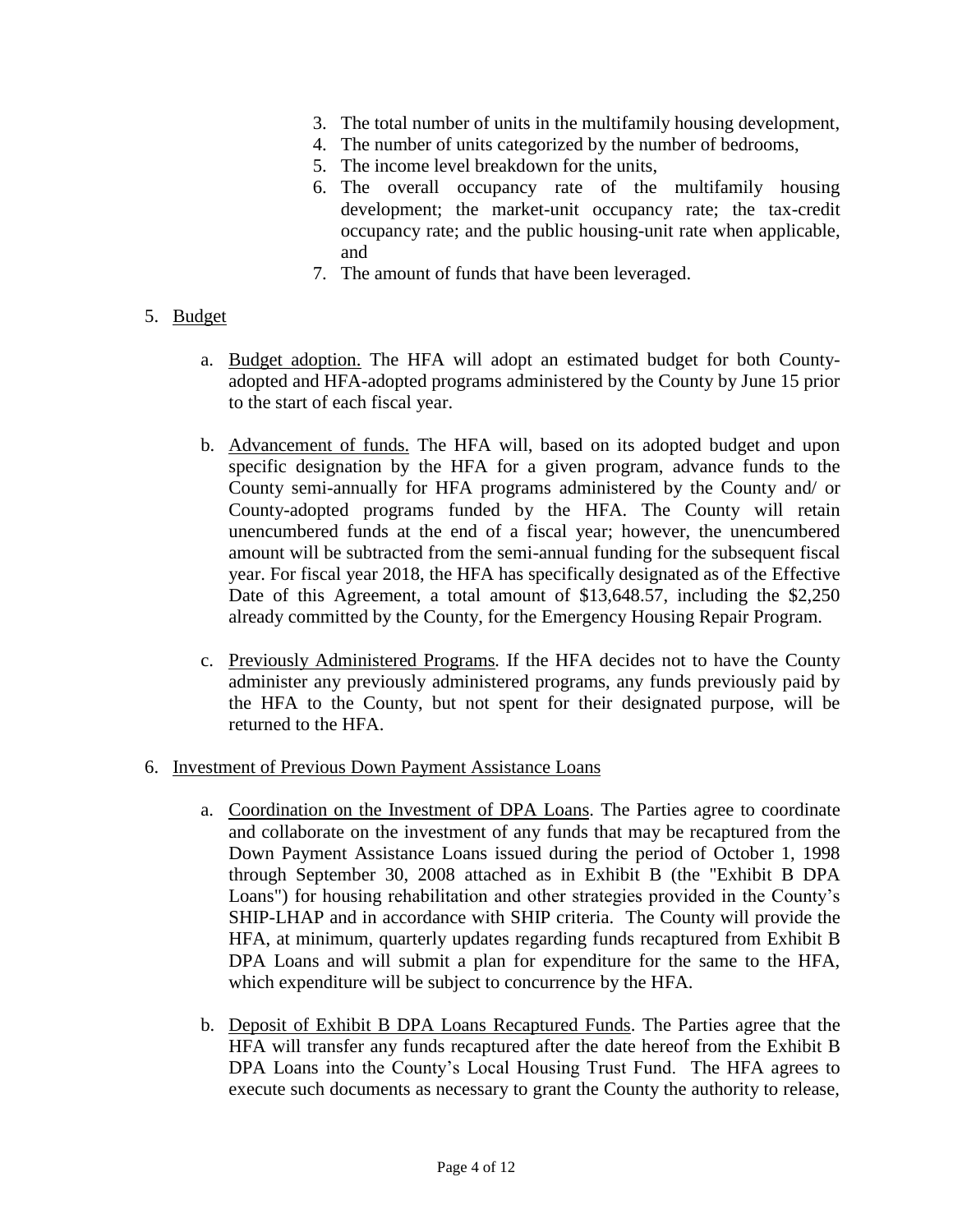satisfy or take such other actions as the County shall deem necessary with respect to the Exhibit B DPA Loans, and for the County to directly receive funds recaptured from the Exhibit B DPA Loans.

c. Exhibit C DPA Loans. The Parties agree that any funds recaptured from the Down Payment Assistance Loans set forth in Exhibit C attached hereto (the "Exhibit C DPA Loans") shall be the property of the HFA, and the County agrees (i) to transfer any such funds to the HFA, and (ii) not to release or otherwise enter into any agreement regarding an Exhibit C DPA Loan without the HFA's approval.

# 7. Changes in Responsibilities

a. Changes in the responsibilities of either Party will be mutually agreed upon by the Parties and will be incorporated by written amendments to this Agreement.

#### 8. Affordable Housing Parcels

- a. In accordance with County Real Estate Policy, No. 16-5 (Real Estate Policy), as amended, the HFA and the County will cooperate in the sale or lease of any HFA-Accepted Parcels by jointly advertising and contributing to the maintenance of the parcels. All activity and action for the disposition of affordable housing parcels will be in accordance with Article 11 of the Real Estate Policy and include the following:
	- i. The payment, if any, and the use of funds requested from the HFA.
	- ii. The process and timeline for selling the property.
	- iii. Any conditions regarding the sale, including the nature of subsequent use and ownership.

#### 9. Promotion of Affordable Housing Efforts

- a. Upon the HFA's approval of this Agreement, the HFA will serve as a strategic planning and financial partner in the promotion of County and HFA Housing Programs and Services mutually agreed upon by the Parties. Annual Programs will be determined in advance by both Parties no later than June 15 prior to the start of the fiscal year. Annual funding, if any, will be determined in advance by the HFA no later than June 15 prior to the start of the fiscal year.
- b. The HFA may serve as a strategic planning and financing partner on County events that seek to promote affordable housing efforts to include, but not be limited to, the Leon County Annual Home Expo and the Leon County 9/11 Day of Service. Annual funding for promotional efforts will be determined in advance by the HFA no later than June 15 prior to the start of the fiscal year. HFA funding will be provided as a reimbursement for the aforementioned events.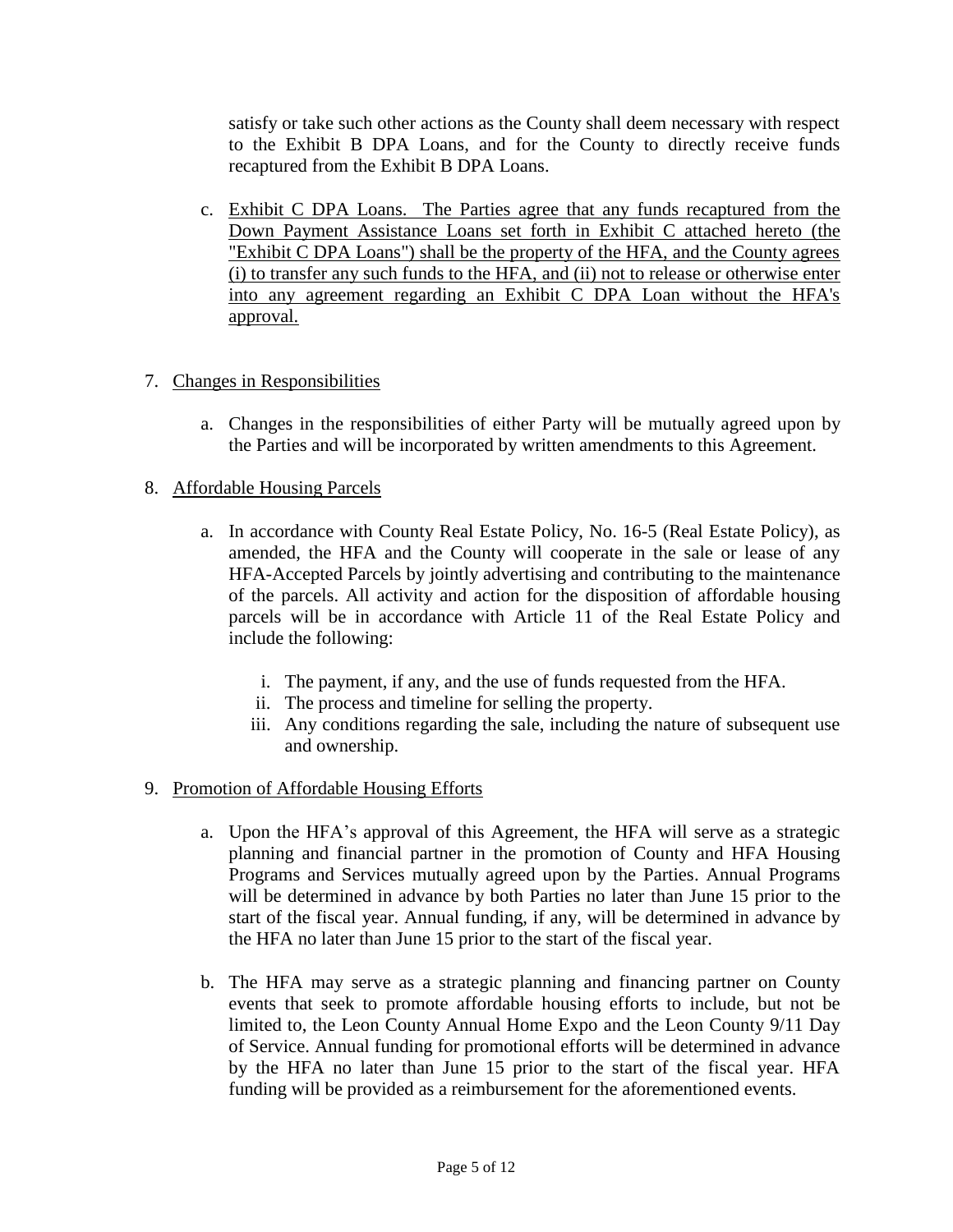## 10. HFA Correspondence

a. The address listed for the County's Housing Services Division will serve as the physical address for the HFA. Any correspondence addressed to the HFA and received by the County's Housing Services Division will be forwarded to the HFA in a timely manner.

### 11. Employee Designation

a. All employees of the County involved in carrying out the obligations of the County under this Agreement remain employees of the County and are subject to the County's personnel rules and regulations therein.

#### 12. Required Information

a. Each Party agrees to provide the other Party with any and all information necessary to meet their respective obligations as identified herein.

### 13. County Staff

- a. The use of County staff and other resources, will only be authorized for projects that are directly associated with the responsibilities of the County and HFAadopted programs mutually agreed to be administered by the County.
- 14. Term
	- a. The term of this Agreement (the "Term") will commence on the Effective Date, and will be for a term of three (3) years. This Agreement may be renewed for additional three year terms upon mutual agreement by the Parties of the satisfaction of performance of both Parties, unless the Agreement is terminated earlier pursuant to the terms of this Agreement.

#### 15. Termination

a. Either the HFA or the County may terminate this Agreement without cause by giving at least thirty (30) calendar days written notice to the other party.

#### 16. Audits, Records and Records Retention

a. The HFA agrees to establish and maintain books, records, and documents (including electronic storage media) in accordance with generally accepted accounting procedures and practices which sufficiently and properly reflect all revenues and expenditures of funds. The HFA further agrees to retain all financial records, supporting documents, statistical records, and any other documents (including electronic storage media) pertinent to this Agreement for a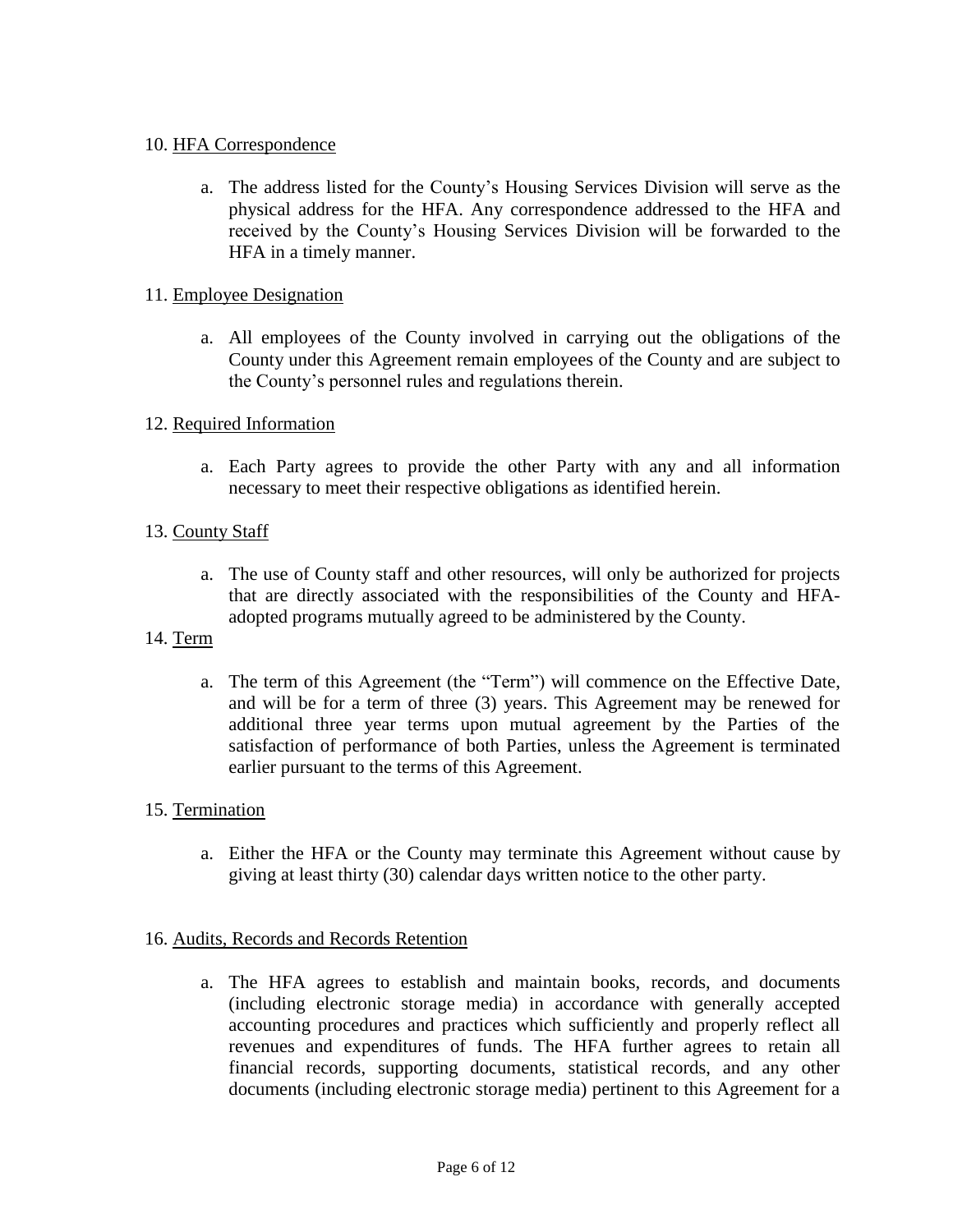period of five (5) years after termination, or if an audit has been initiated and audit findings have not been resolved at the end of five (5) years, the records will be retained until resolution of the audit findings or any litigation which may be based on the terms of this Agreement. The County or any of its duly authorized representatives will have access to and the right to examine, audit, excerpt and transcribe any directly pertinent books, documents, papers and records of the HFA, involving transactions relating to this Agreement. Upon completion or termination of this Agreement, and at the request of the County, the HFA will cooperate with the County to facilitate the duplication and transfer of any said records or documents during the required retention period as specified in paragraph b above.

- 17. Choice of Law, Venue, and Severability
	- a. This Agreement shall be construed and interpreted in accordance with Florida law. Venue for any actions brought in relation to this Agreement shall be placed in a court of competent jurisdiction in Leon County, Florida. If any provision of this Agreement is subsequently held invalid, the remaining provisions shall continue in effect.
- 18. Several Liability
	- a. Liability of the Parties will be several and not joint, and in no event will a party have any liability with respect to the acts or omissions of any other party to this Agreement.
- 19. Amendment
	- a. This Agreement may be amended in writing from time to time by mutual consent of the Parties. All amendments to this Agreement will be in writing and fully executed by the Parties.

#### 20. Notice

a. If written notice is required in this Agreement, such notice shall be given by hand-delivery, recognized overnight delivery service, or by first class mail, registered and return receipt requested as follows:

To the County as follows:

To the HFA as follows:

\_\_\_\_\_\_\_\_\_\_\_\_\_\_\_\_\_\_\_\_\_\_\_\_\_\_\_\_\_\_ \_\_\_\_\_\_\_\_\_\_\_\_\_\_\_\_\_\_\_\_\_\_\_\_\_\_\_\_\_\_ \_\_\_\_\_\_\_\_\_\_\_\_\_\_\_\_\_\_\_\_\_\_\_\_\_\_\_\_\_\_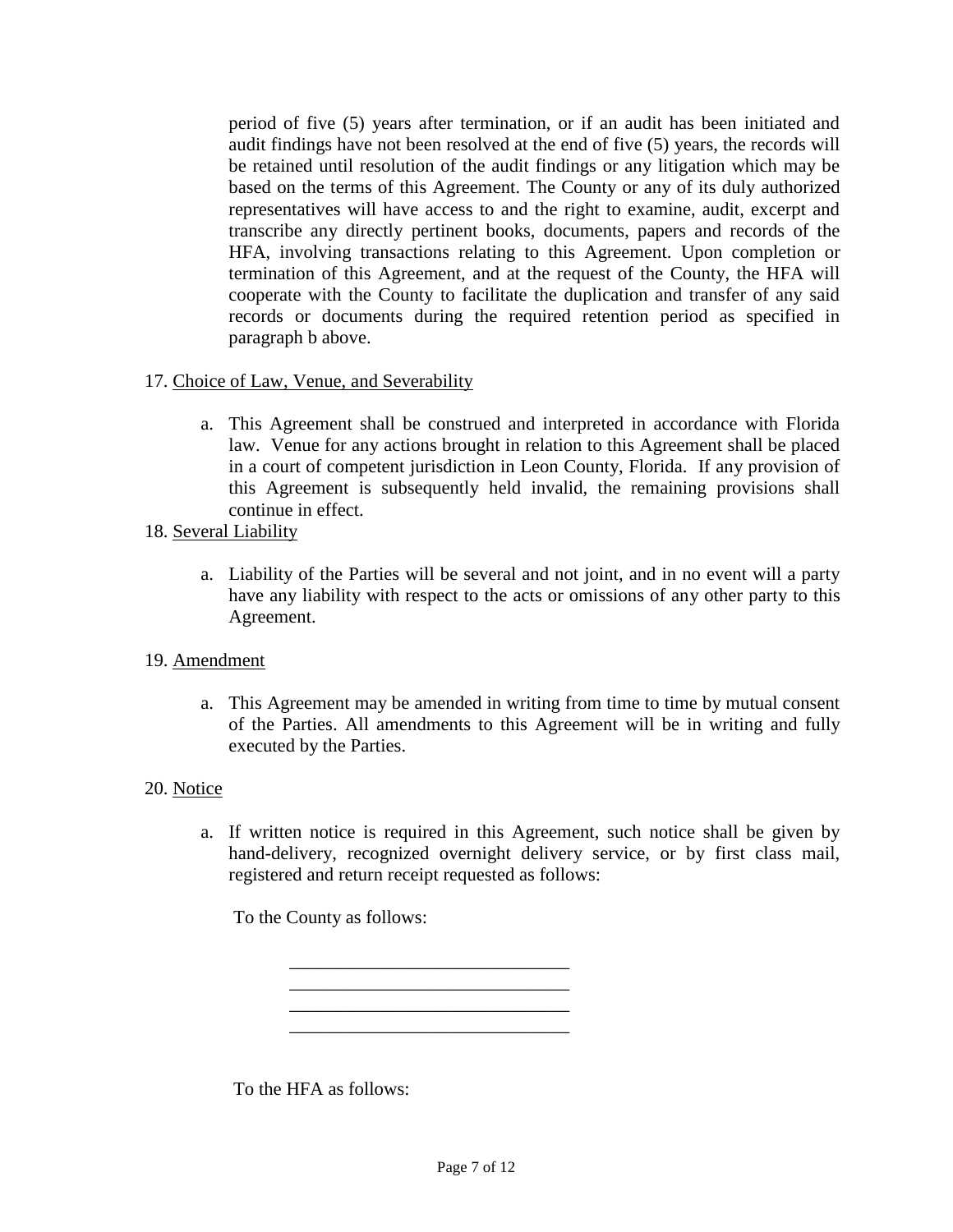

# **THE REMAINDER OF THIS PAGE HAS BEEN INTENTIONALLY LEFT BLANK**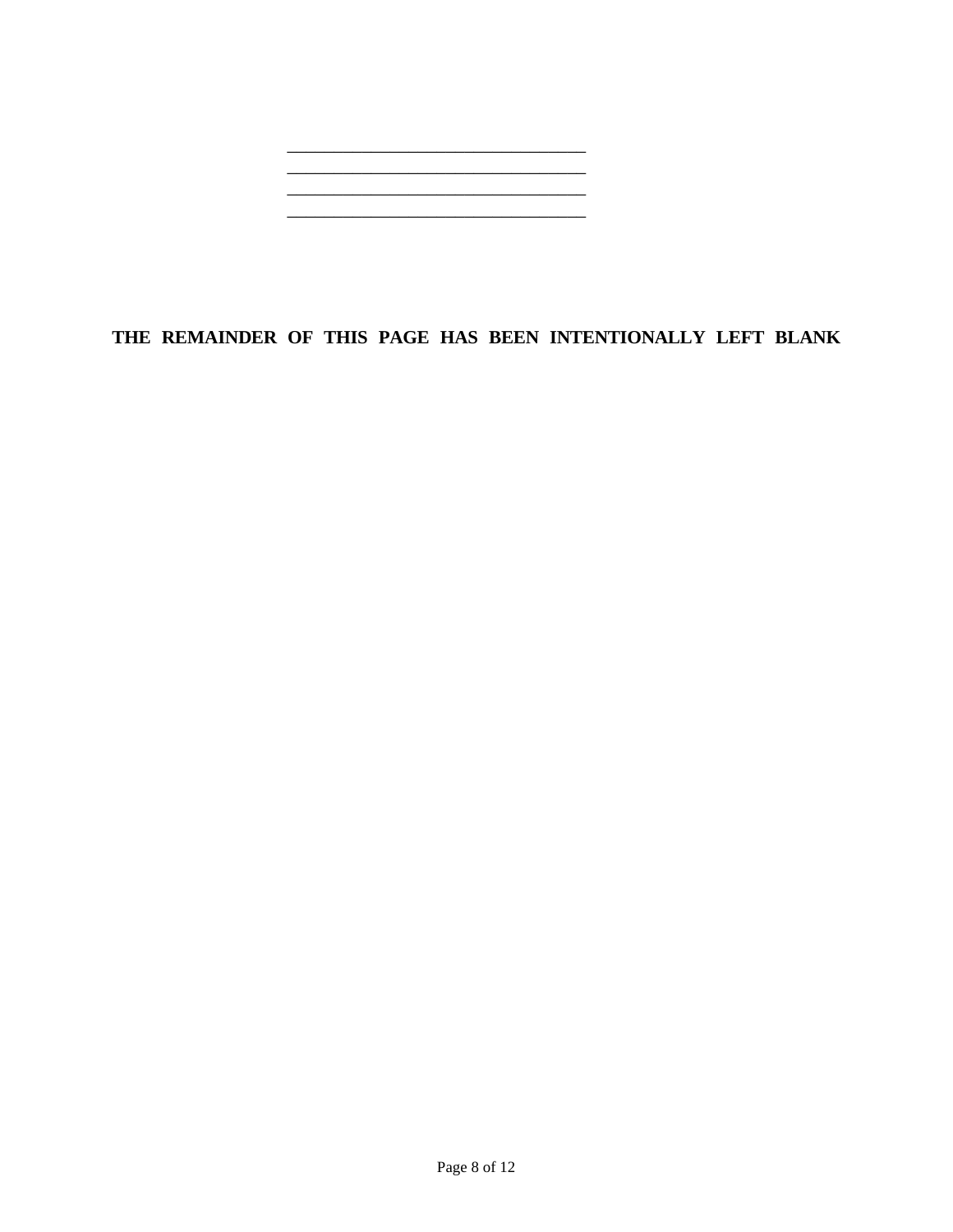**IN WITNESS WHEREOF,** the Parties hereto, through their duly authorized representative, have executed this Agreement as of the date last written below.

# **Leon County, Florida <b>Housing Finance Authority of Leon County**

Vincent S. Long, County Administrator Tom Lewis, Chairman

ATTESTED BY:

Gwendolyn Marshall, Clerk of Court & Jeffrey Sharkey, Secretary<br>
Comptroller, Leon County, Florida Housing Finance Authority

Housing Finance Authority of Leon County

AS APPROVED TO FORM:

Herbert W.A. Thiele, County Attorney Mark T. Mustian, Attorney

Housing Finance Authority of Leon County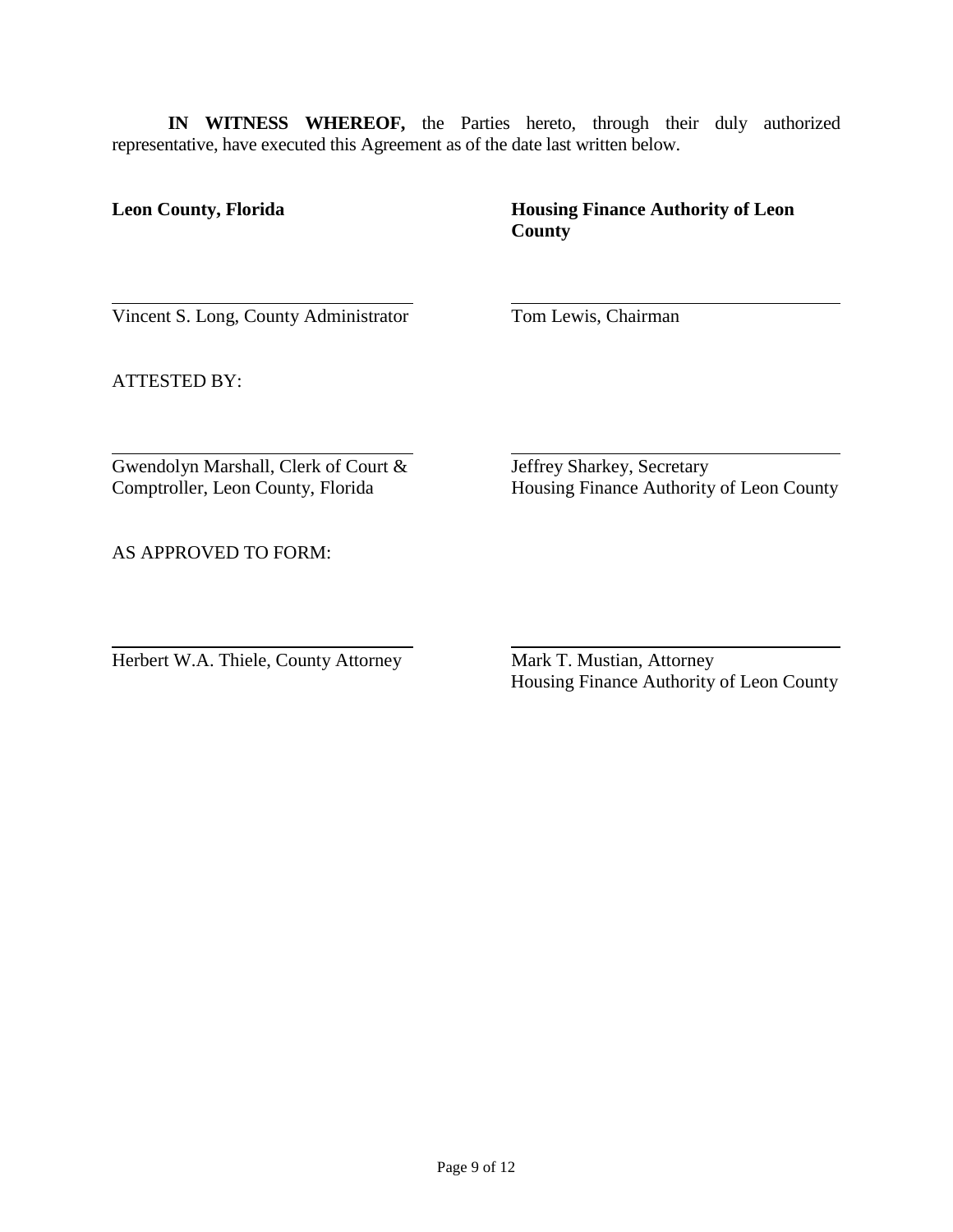# **EXHIBIT A**

# **Report of Housing Projects Funded by HFA**

Date: \_\_\_\_\_\_\_\_\_\_\_\_\_

| <b>Application/</b><br><b>Designation</b><br><b>Date</b> | <b>First</b><br><b>Name</b> | Last<br><b>Name</b> | <b>Income</b><br>Level | <b>Address</b> | Status <sup>1</sup> | Project<br><b>Type</b> | Project<br><b>Description</b> | Date Work<br>Performed | <b>Date</b><br><b>Vendor</b><br>Paid/Project<br><b>Closed</b> | <b>Actual</b><br><b>Expenditure</b><br><b>To Date</b> | <b>HFA</b><br><b>Funding</b><br><b>Allocated</b> |
|----------------------------------------------------------|-----------------------------|---------------------|------------------------|----------------|---------------------|------------------------|-------------------------------|------------------------|---------------------------------------------------------------|-------------------------------------------------------|--------------------------------------------------|
|                                                          |                             |                     |                        |                |                     |                        |                               |                        |                                                               |                                                       |                                                  |
|                                                          |                             |                     |                        |                |                     |                        |                               |                        |                                                               |                                                       |                                                  |
|                                                          |                             |                     |                        |                |                     |                        |                               |                        |                                                               |                                                       |                                                  |
|                                                          |                             |                     |                        |                |                     |                        |                               |                        |                                                               |                                                       |                                                  |
|                                                          |                             |                     |                        |                |                     |                        |                               |                        |                                                               |                                                       |                                                  |
|                                                          |                             |                     |                        |                |                     |                        |                               |                        |                                                               |                                                       |                                                  |
|                                                          |                             |                     |                        |                |                     |                        |                               |                        |                                                               |                                                       |                                                  |
|                                                          |                             |                     |                        |                |                     |                        |                               |                        |                                                               |                                                       |                                                  |
|                                                          |                             |                     |                        |                |                     |                        |                               |                        |                                                               |                                                       |                                                  |
|                                                          |                             |                     |                        |                |                     |                        |                               |                        |                                                               |                                                       |                                                  |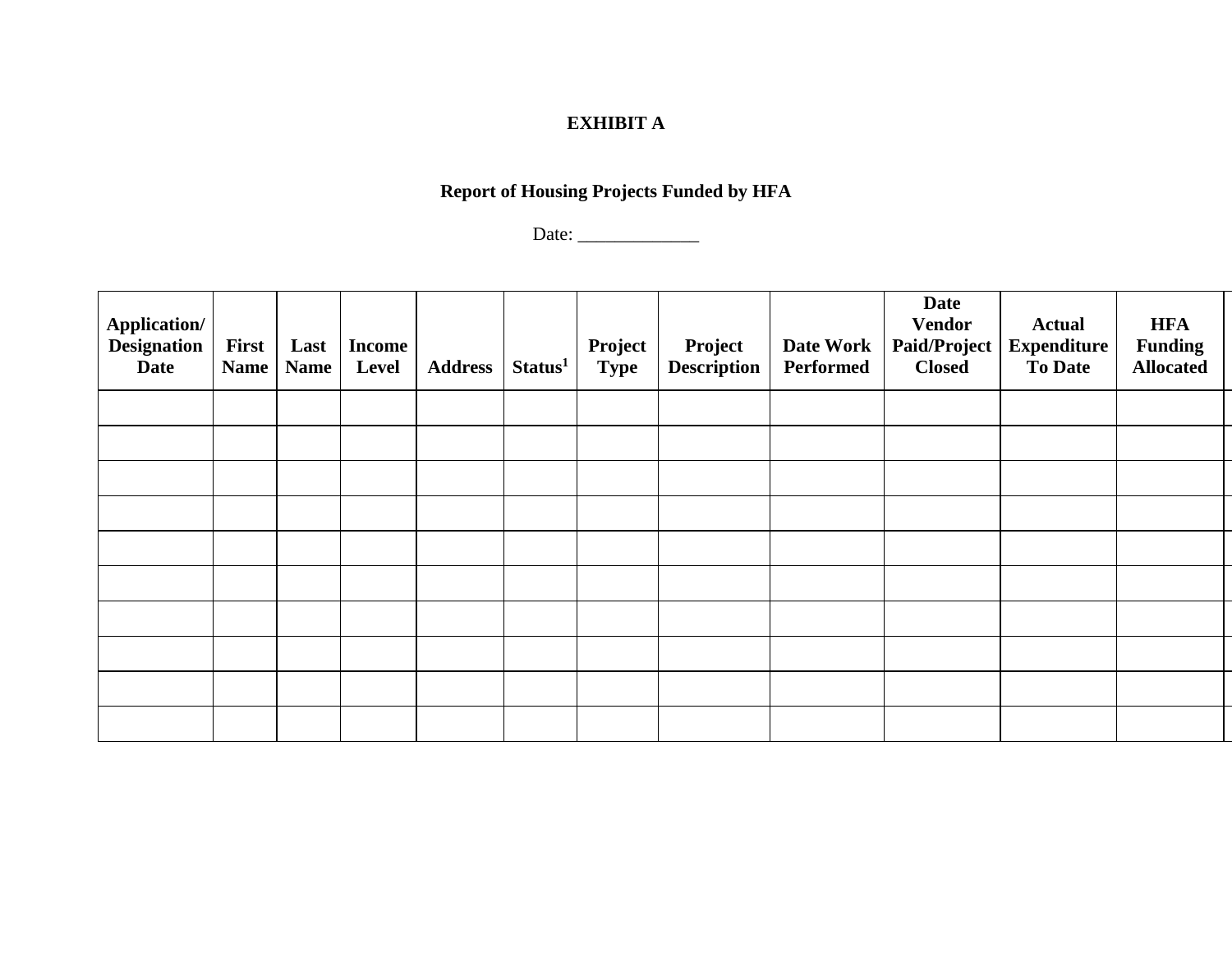# EXHIBIT B